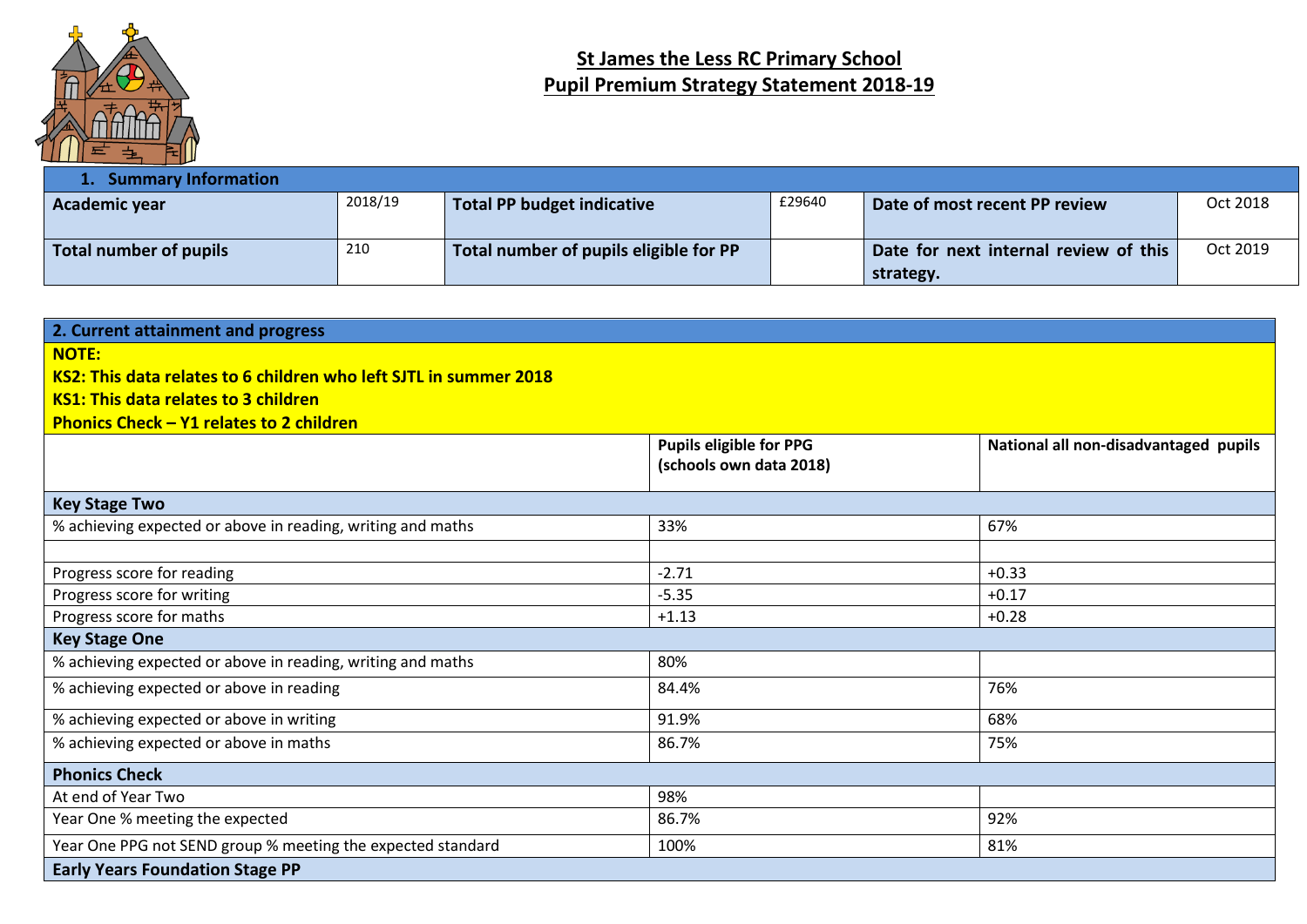| % obtaining<br>t of Development.<br>wie Good Level of D<br>. . | 33.3% | 71%<br>⁄⊥⁄\ |
|----------------------------------------------------------------|-------|-------------|
|                                                                |       |             |

|             | 3. Barriers to future attainment (for pupils eligible for PPG including high achievers)                                                  |                                                                  |  |  |  |  |  |  |  |  |
|-------------|------------------------------------------------------------------------------------------------------------------------------------------|------------------------------------------------------------------|--|--|--|--|--|--|--|--|
|             | <b>In-school barriers</b>                                                                                                                |                                                                  |  |  |  |  |  |  |  |  |
| Α.          | Phonics check – remains slightly lower than National percentage although this is an improving picture ( $2^{nd}$ year)                   |                                                                  |  |  |  |  |  |  |  |  |
| В.          | The % of children in EYFS reaching GLD in 2016/17 is too low $(2^{nd}$ year)                                                             |                                                                  |  |  |  |  |  |  |  |  |
| C.          | ARE for PP children is below those without PP however progress for PP children is in line or better.                                     |                                                                  |  |  |  |  |  |  |  |  |
|             | <b>External barriers</b>                                                                                                                 |                                                                  |  |  |  |  |  |  |  |  |
| D.          | The school has 2 children receiving support through an EHCP or statement. Both are PPG eligible                                          |                                                                  |  |  |  |  |  |  |  |  |
|             | The school has 30 children at SEN support, 6 children (21%) of these are PPG eligible.                                                   |                                                                  |  |  |  |  |  |  |  |  |
| E.          | 29% of PP children also have SEN (21% School action, 4% statement and 4% EHCP). An additional 14% (4 children) arrived in school in 2017 |                                                                  |  |  |  |  |  |  |  |  |
|             | In addition, of the PP children, 50% have other needs (medical, family, personal etc) which may have an impact on attainment.            |                                                                  |  |  |  |  |  |  |  |  |
| 4. Outcomes |                                                                                                                                          |                                                                  |  |  |  |  |  |  |  |  |
|             | Desired outcomes and how they will be measured                                                                                           | Success Criteria                                                 |  |  |  |  |  |  |  |  |
| 1.          | For the difference in GLD between PPG and national pupils to close. (by                                                                  | More PPG pupils will achieve GLD                                 |  |  |  |  |  |  |  |  |
|             | 33% - 1 child)                                                                                                                           |                                                                  |  |  |  |  |  |  |  |  |
| 2.          | To close the gap between phonics school and National percentages (by                                                                     | The phonics gap will close                                       |  |  |  |  |  |  |  |  |
|             | 33% - 1 child)                                                                                                                           |                                                                  |  |  |  |  |  |  |  |  |
| 3.          | To continue to close the ARE gap between PP children and national by                                                                     | Pupils eligible for PPG to make accelerated progress in reading, |  |  |  |  |  |  |  |  |
|             | ensuring sustained accelerated progress in all year groups. (KS2 progress                                                                | writing and maths so the learning gap continues to close.        |  |  |  |  |  |  |  |  |
|             | in Reading and Writing to improve from -2.7 and -5.4 respectively)                                                                       |                                                                  |  |  |  |  |  |  |  |  |
|             |                                                                                                                                          |                                                                  |  |  |  |  |  |  |  |  |
|             |                                                                                                                                          |                                                                  |  |  |  |  |  |  |  |  |
| 4.          | To enable PP children to access paid clubs during the school year in order                                                               | A greater % of PP children access the paid clubs in school.      |  |  |  |  |  |  |  |  |
|             | to develop a wider range of interests and life experiences                                                                               |                                                                  |  |  |  |  |  |  |  |  |
|             |                                                                                                                                          |                                                                  |  |  |  |  |  |  |  |  |
|             |                                                                                                                                          |                                                                  |  |  |  |  |  |  |  |  |
|             |                                                                                                                                          |                                                                  |  |  |  |  |  |  |  |  |
|             |                                                                                                                                          |                                                                  |  |  |  |  |  |  |  |  |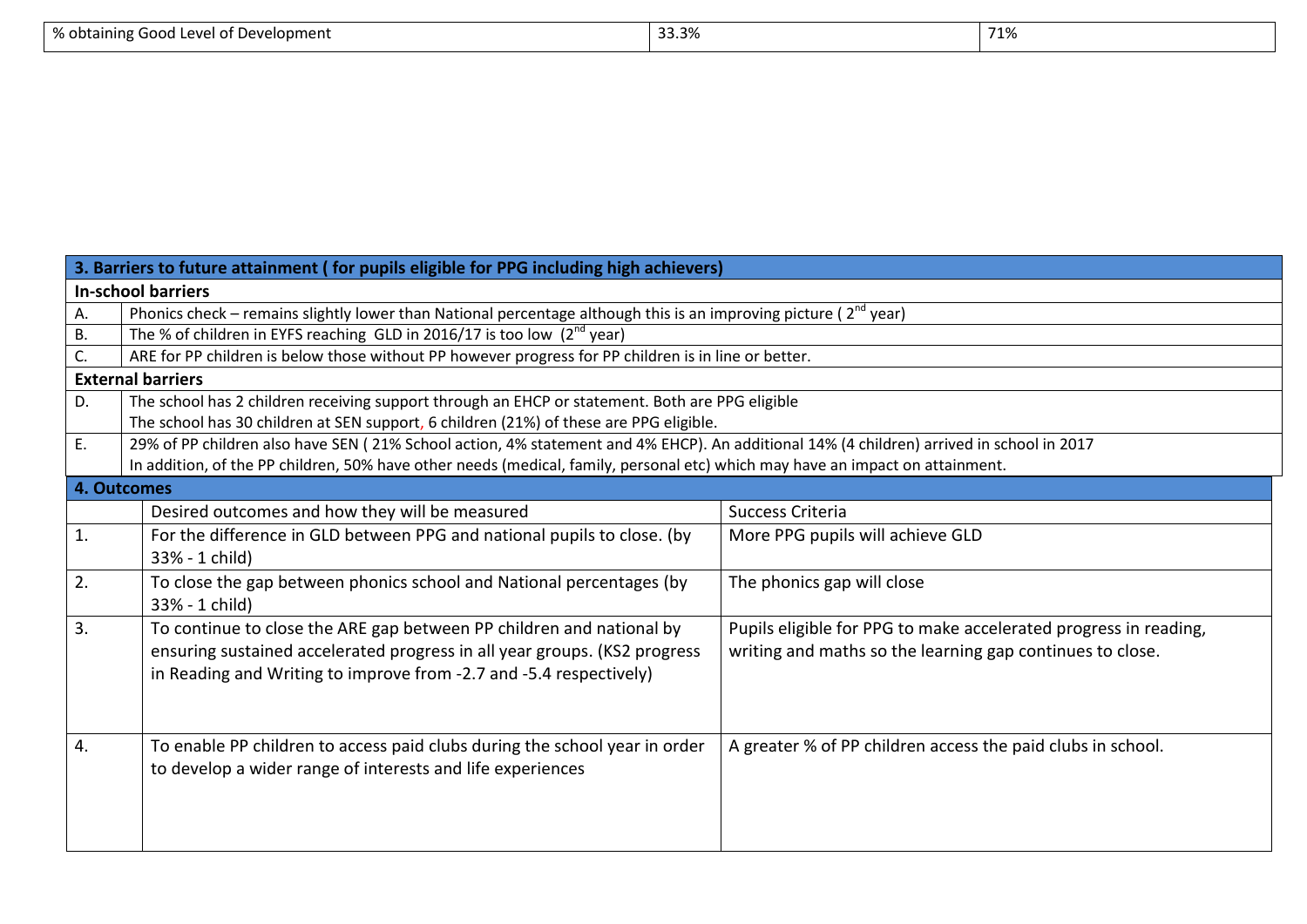| <b>5. Planned Expenditure</b>                                                                                                                                                                                                                                                                  |                                                                                                                                                                                                                                                                                                             |                                                                                                                                                                                                                             |                                                                                                                                                                                                                                   |                         |          |  |  |  |  |
|------------------------------------------------------------------------------------------------------------------------------------------------------------------------------------------------------------------------------------------------------------------------------------------------|-------------------------------------------------------------------------------------------------------------------------------------------------------------------------------------------------------------------------------------------------------------------------------------------------------------|-----------------------------------------------------------------------------------------------------------------------------------------------------------------------------------------------------------------------------|-----------------------------------------------------------------------------------------------------------------------------------------------------------------------------------------------------------------------------------|-------------------------|----------|--|--|--|--|
| Academic year 2018/19                                                                                                                                                                                                                                                                          |                                                                                                                                                                                                                                                                                                             |                                                                                                                                                                                                                             |                                                                                                                                                                                                                                   |                         |          |  |  |  |  |
| <b>Quality Teaching for all</b><br>ι.                                                                                                                                                                                                                                                          |                                                                                                                                                                                                                                                                                                             |                                                                                                                                                                                                                             |                                                                                                                                                                                                                                   |                         |          |  |  |  |  |
| <b>Desired Outcome</b>                                                                                                                                                                                                                                                                         | Chosen action/approach                                                                                                                                                                                                                                                                                      | What is the evidence and                                                                                                                                                                                                    | How will we ensure it is implemented                                                                                                                                                                                              | Staff                   | Review   |  |  |  |  |
|                                                                                                                                                                                                                                                                                                |                                                                                                                                                                                                                                                                                                             | rationale for this choice                                                                                                                                                                                                   | well                                                                                                                                                                                                                              | Lead                    | Dates    |  |  |  |  |
| 1. Pupils eligible for PPG as a<br>whole, and groups within, will<br>be monitored closely to ensure<br>high attainment and progress.<br>Monitoring of learning and<br>teaching across school will<br>show continued high quality, all<br>teaching at least good and<br>much (50%) outstanding. | HT and SLT to lead on teaching and<br>learning initiatives. Range of actions<br>including attending and<br>disseminating training, providing<br>coaching support, team teaching,<br>lesson study, facilitating cover for<br>teachers to participate in<br>observations and discussions of best<br>practice. | Increased staff skills, confidence<br>and knowledge leading to more<br>outstanding teaching and learning<br>with greater impact on all pupils.<br>Feedback and marking are of<br>consistent high standard across<br>school. | Regular Pupil Premium reviews (internal)<br>Monitoring systems including learning walks,<br>drop-ins and pupil and staff voice. Data<br>analysis and pupil progress meetings Use<br>INSET time to deliver training on priorities. | <b>HT</b><br><b>SLT</b> | Jan 2019 |  |  |  |  |
| 2. All PPG pupils will access full<br>visits and visitors, including the<br>opportunity to take part in<br>residential trips.                                                                                                                                                                  | Visits and Visitors Enrichment<br>Programme budget to subsidise<br>travel and entry costs for<br>educational visits or to purchase<br>visitors into school (ie Busy Lizi,<br>Simon Entwistle Top hat tours etc).<br>Part fund residential trips such as<br>the Y6 PGL Lake District residential             | A wider programme of visits and<br>visitors will be able to take place.<br>Enriched curriculum leading to<br>higher motivation and increased<br>attainment and achievement.                                                 |                                                                                                                                                                                                                                   | HT<br><b>SLT</b>        | Jan 2019 |  |  |  |  |
| 3. High quality CPD will<br>enhance the teaching<br>standards across school<br>further.                                                                                                                                                                                                        | CPD to be linked closely to SIP and<br>appraisal targets in order to improve<br>teaching and learning across the<br>school.                                                                                                                                                                                 | To learn from existing good<br>practice. Makes use of coaching<br>principles.                                                                                                                                               | MW to monitor using School coaching system.                                                                                                                                                                                       | <b>MW</b><br>All staff  | Jan 2019 |  |  |  |  |
| 4. Target for more able to be<br>set once baseline assessments<br>complete.                                                                                                                                                                                                                    | EYFS PPG Deliver Early Language<br>Group and communication and<br>language development approaches<br>and to support More Able Pupils.                                                                                                                                                                       | Increased access to qualified<br>teacher to improve outcomes.                                                                                                                                                               | Tracking and monitoring systems led by EYFS<br>Leader Fed back to HT and SLT regularly.                                                                                                                                           | <b>EYFS</b><br>Leader   | Jan 2019 |  |  |  |  |
| 5. Target SEN PP children<br>through the use of IDSS<br>specialist teacher                                                                                                                                                                                                                     | IDSS specialist teacher to support PP<br>children with SEN each term to<br>assess and provide strategies to<br>support gap closing.                                                                                                                                                                         | To increase teacher confidence in<br>addressing SEN PP children's<br>individual needs                                                                                                                                       | Tracking Pupil progress at progress meetings<br>each half term                                                                                                                                                                    | <b>SLT</b>              | Jan 2019 |  |  |  |  |
| £15,500<br>Quality of teaching for all total budgeted cost                                                                                                                                                                                                                                     |                                                                                                                                                                                                                                                                                                             |                                                                                                                                                                                                                             |                                                                                                                                                                                                                                   |                         |          |  |  |  |  |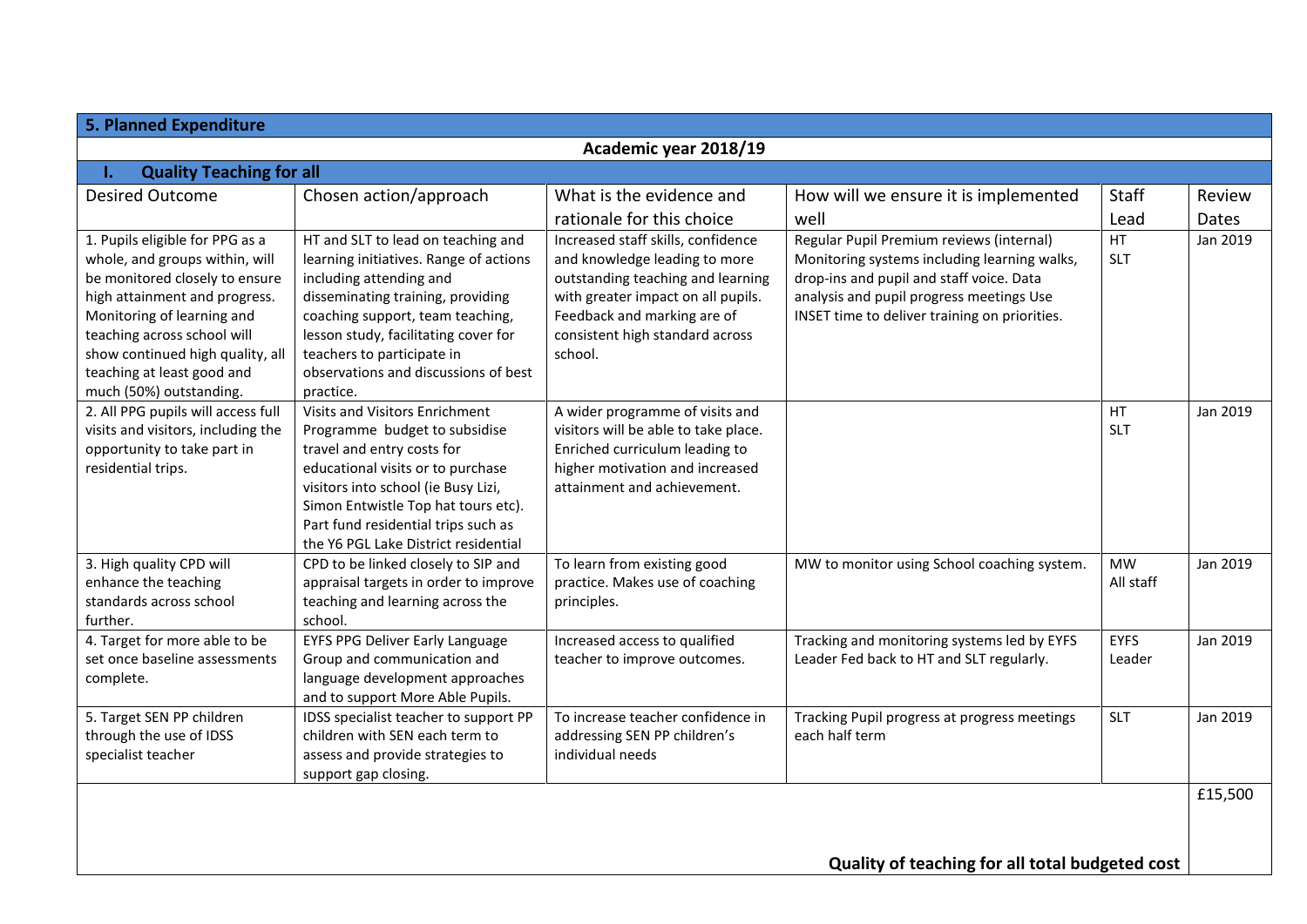| <b>Targeted Support</b><br>П.                                                                                                                           |                                                                                                                                                                                                                                                                                                                                                                                                                                                                                          |                                                                                                                                                                                                                                                                                                                                             |                                                                                                                                                                                                                                                                                                                                                                  |                                                |                     |  |  |  |  |  |
|---------------------------------------------------------------------------------------------------------------------------------------------------------|------------------------------------------------------------------------------------------------------------------------------------------------------------------------------------------------------------------------------------------------------------------------------------------------------------------------------------------------------------------------------------------------------------------------------------------------------------------------------------------|---------------------------------------------------------------------------------------------------------------------------------------------------------------------------------------------------------------------------------------------------------------------------------------------------------------------------------------------|------------------------------------------------------------------------------------------------------------------------------------------------------------------------------------------------------------------------------------------------------------------------------------------------------------------------------------------------------------------|------------------------------------------------|---------------------|--|--|--|--|--|
| <b>Desired Outcome</b>                                                                                                                                  | Chosen action/approach                                                                                                                                                                                                                                                                                                                                                                                                                                                                   | What is the evidence and<br>rationale for this choice                                                                                                                                                                                                                                                                                       | How will we ensure it is<br>implemented well                                                                                                                                                                                                                                                                                                                     | <b>Staff Lead</b>                              | <b>Review Dates</b> |  |  |  |  |  |
| Closing the<br>attainment gap                                                                                                                           | Precision teaching                                                                                                                                                                                                                                                                                                                                                                                                                                                                       | 1-1 support will target<br>individual need                                                                                                                                                                                                                                                                                                  | Staff training and support<br>from SENCo and IDSS. Regular<br>drop ins and intervention<br>observations.<br>Pupil progress meetings                                                                                                                                                                                                                              | SENCo                                          | Jan 2019            |  |  |  |  |  |
| Interventions to<br>enable accelerated<br>rates of progress and<br>attainment in RWM<br>for all PP children                                             | Teachers and Ta's identify<br>areas of need and develop<br>specific intervention groups<br>to address this need. These<br>intervention groups will<br>change from term to term<br>dependent upon tracking<br>data, pupil progress meetings<br>etc. Currently school are<br>running intervention groups<br>including but not limited to:<br>1-1 readers, spellings,<br>handwriting, SPaG,<br>Reasoning, tables, problem<br>solving, social skills, physical<br>skills, booster groups etc | Children at all abilities will<br>require some intervention to<br>either close gaps or extend<br>learning and this need will<br>change from term to term.<br>Some children will need<br>sustained intervention each<br>term while others will need<br>short bursts of support to<br>enable them to access their<br>curriculum at EXS or GD. | Through the SPTO system<br>each intervention will be<br>monitored to ensure it is an<br>effective use of resources and<br>that it is having a positive<br>impact on standards.<br>Subject leaders will ensure<br>resources are available to<br>support all intervention<br>groups being led each term<br>and will monitor the<br>effectiveness in their subjects | SENCo<br>Lit/Num subject leaders<br><b>SLT</b> | Termly              |  |  |  |  |  |
| To enable PP children<br>to access paid clubs<br>during the school<br>year in order to<br>develop a wider<br>range of interests and<br>life experiences | To fund PP children to attend<br>one or more paid club per<br>year                                                                                                                                                                                                                                                                                                                                                                                                                       | PP children are accessing the<br>free clubs provided by school<br>staff but are not accessing<br>opportunities such as fencing,<br>guitar, keyboard, multisports<br>etc.                                                                                                                                                                    | Careful monitoring of club<br>uptake and through pupil<br>voice to ascertain whether<br>this is a welcome incentive to<br>joining more varied clubs.                                                                                                                                                                                                             | LD                                             | Jan 2019            |  |  |  |  |  |
|                                                                                                                                                         |                                                                                                                                                                                                                                                                                                                                                                                                                                                                                          |                                                                                                                                                                                                                                                                                                                                             |                                                                                                                                                                                                                                                                                                                                                                  |                                                |                     |  |  |  |  |  |
|                                                                                                                                                         |                                                                                                                                                                                                                                                                                                                                                                                                                                                                                          |                                                                                                                                                                                                                                                                                                                                             |                                                                                                                                                                                                                                                                                                                                                                  | Targeted support budgeted total cost           | £29,600             |  |  |  |  |  |
|                                                                                                                                                         |                                                                                                                                                                                                                                                                                                                                                                                                                                                                                          |                                                                                                                                                                                                                                                                                                                                             |                                                                                                                                                                                                                                                                                                                                                                  | <b>TOTAL BUDGETED COST</b>                     | £43,100             |  |  |  |  |  |
|                                                                                                                                                         |                                                                                                                                                                                                                                                                                                                                                                                                                                                                                          |                                                                                                                                                                                                                                                                                                                                             |                                                                                                                                                                                                                                                                                                                                                                  | Overspend                                      | £4,740              |  |  |  |  |  |